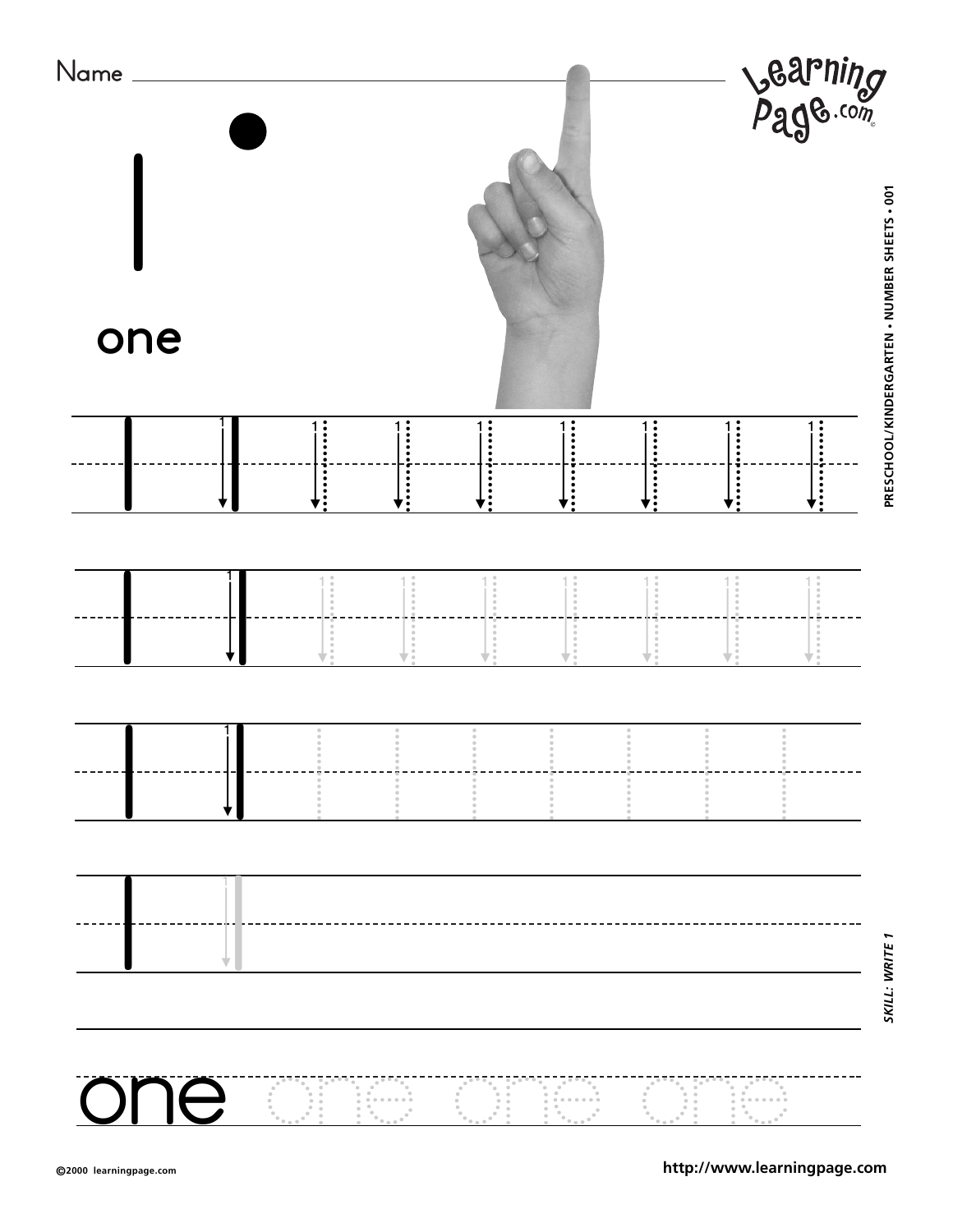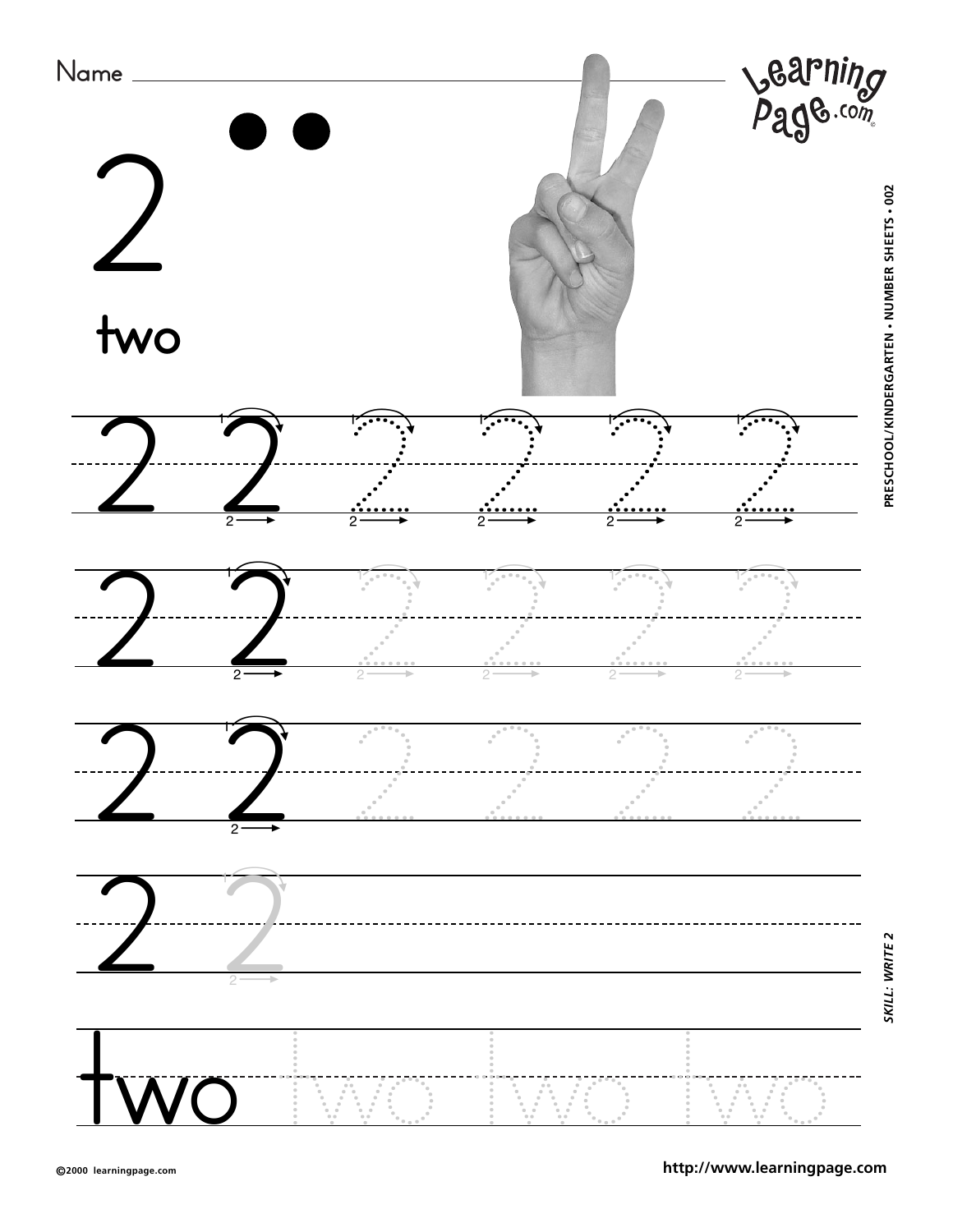

**<http://www.learningpage.com>**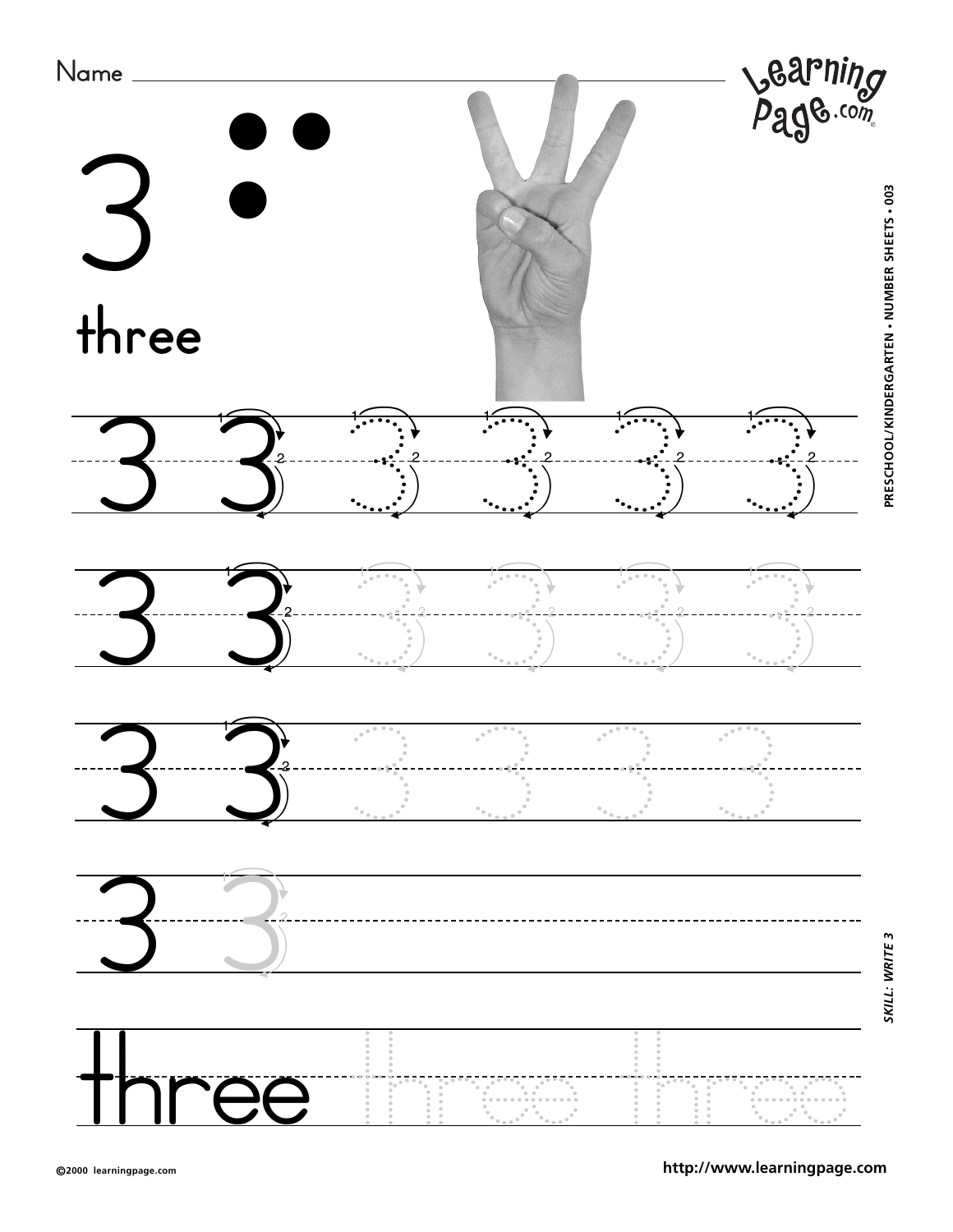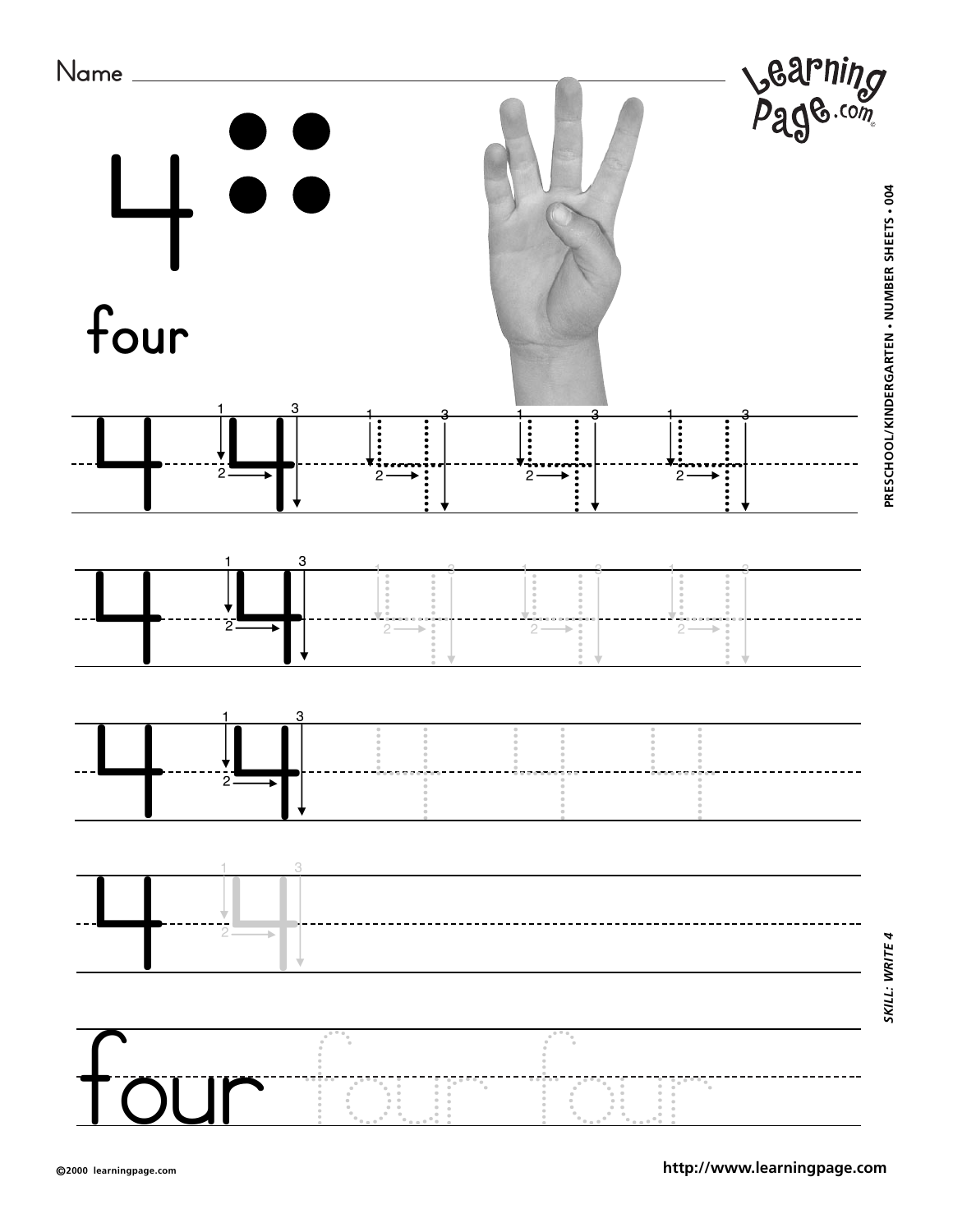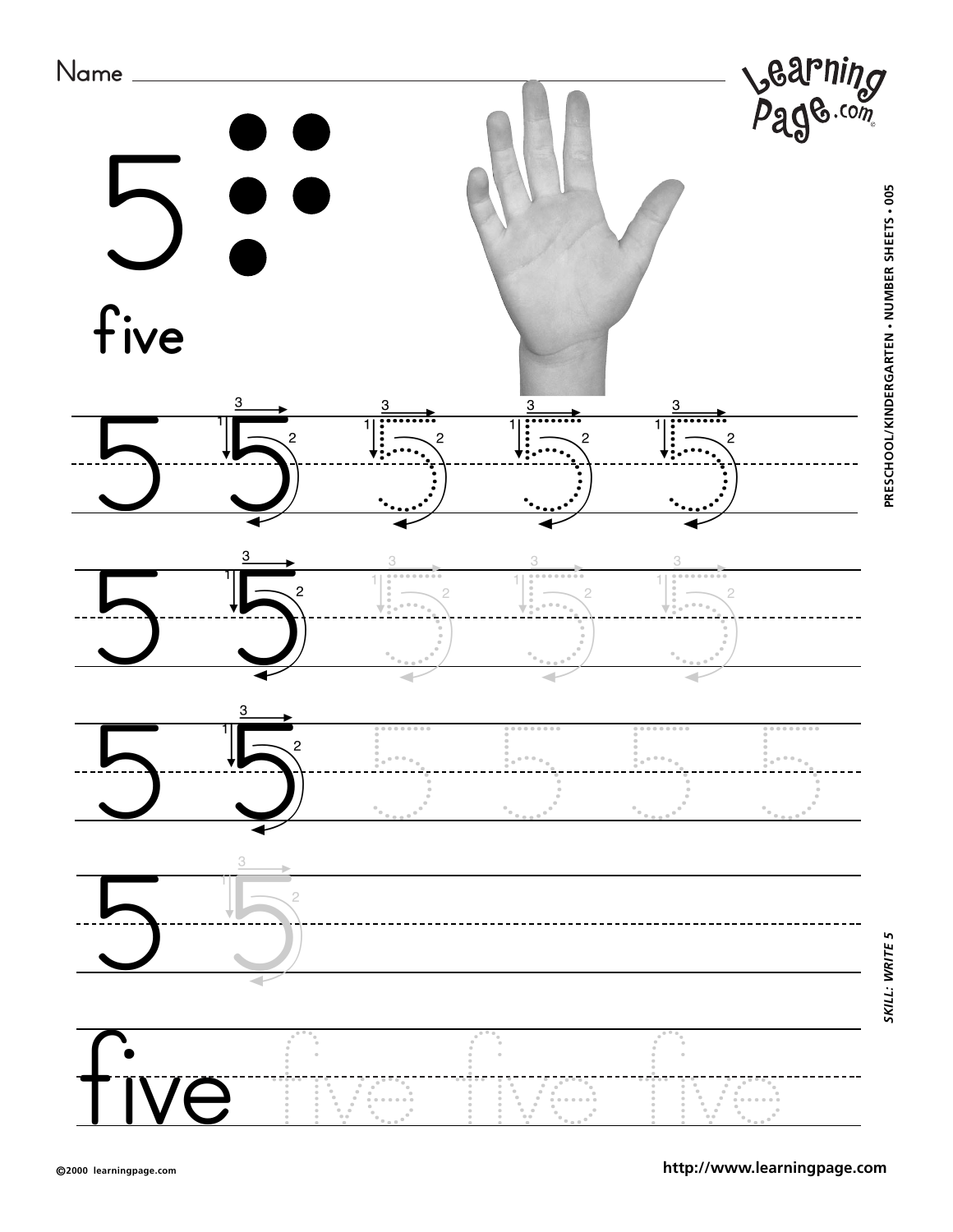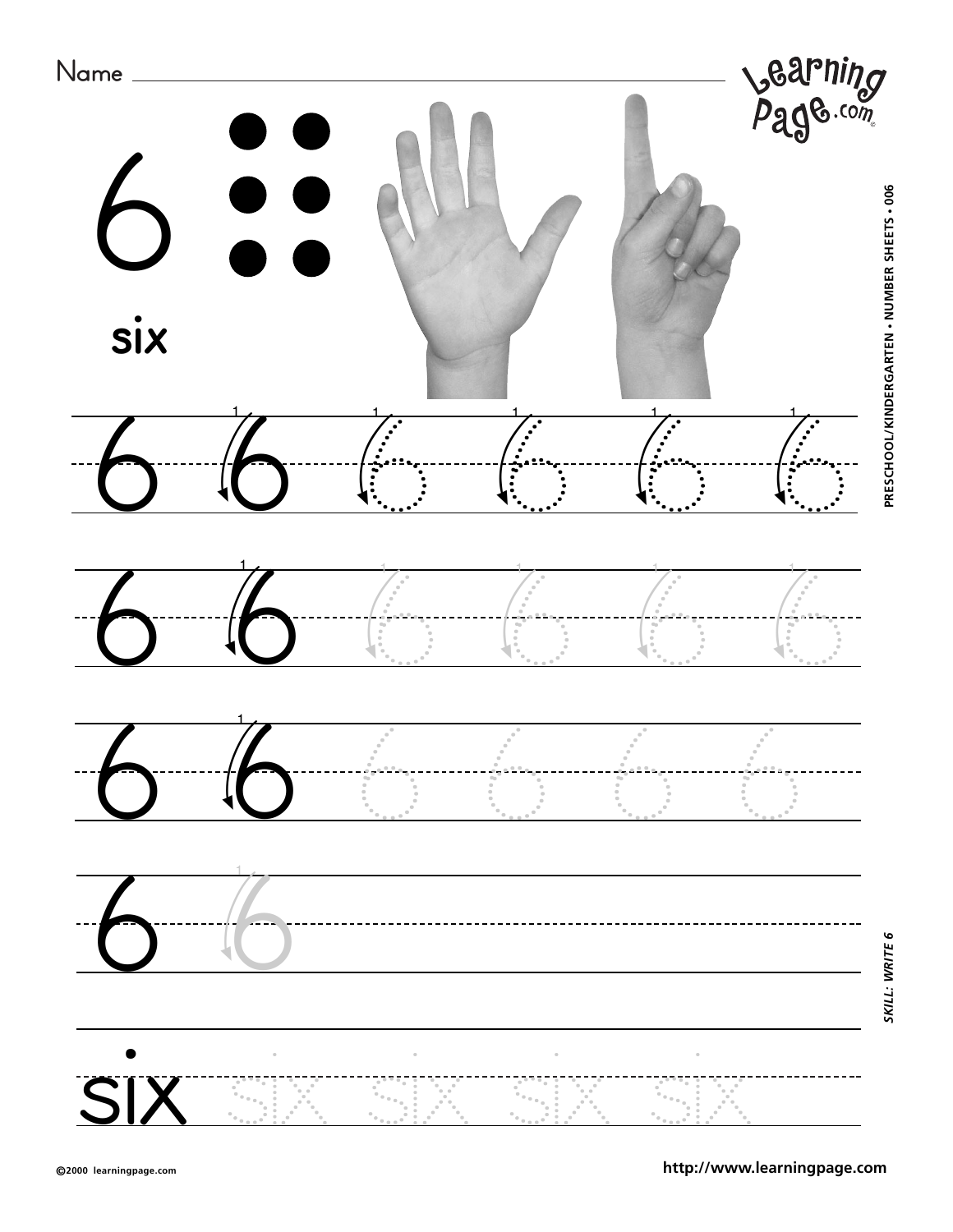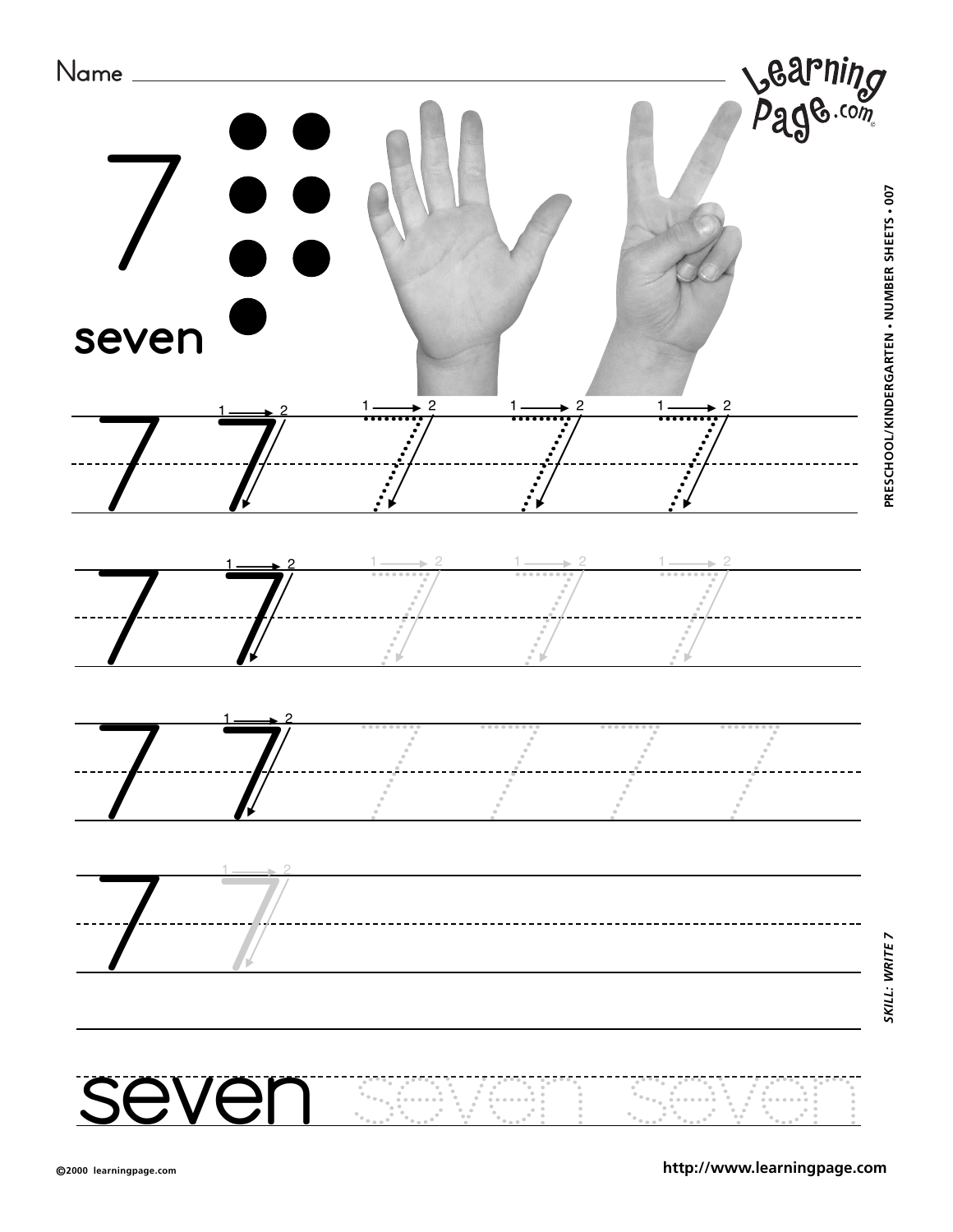

PRESCHOOL/KINDERGARTEN . NUMBER SHEETS . 008 **PRESCHOOL/KINDERGARTEN • NUMBER SHEETS • 008**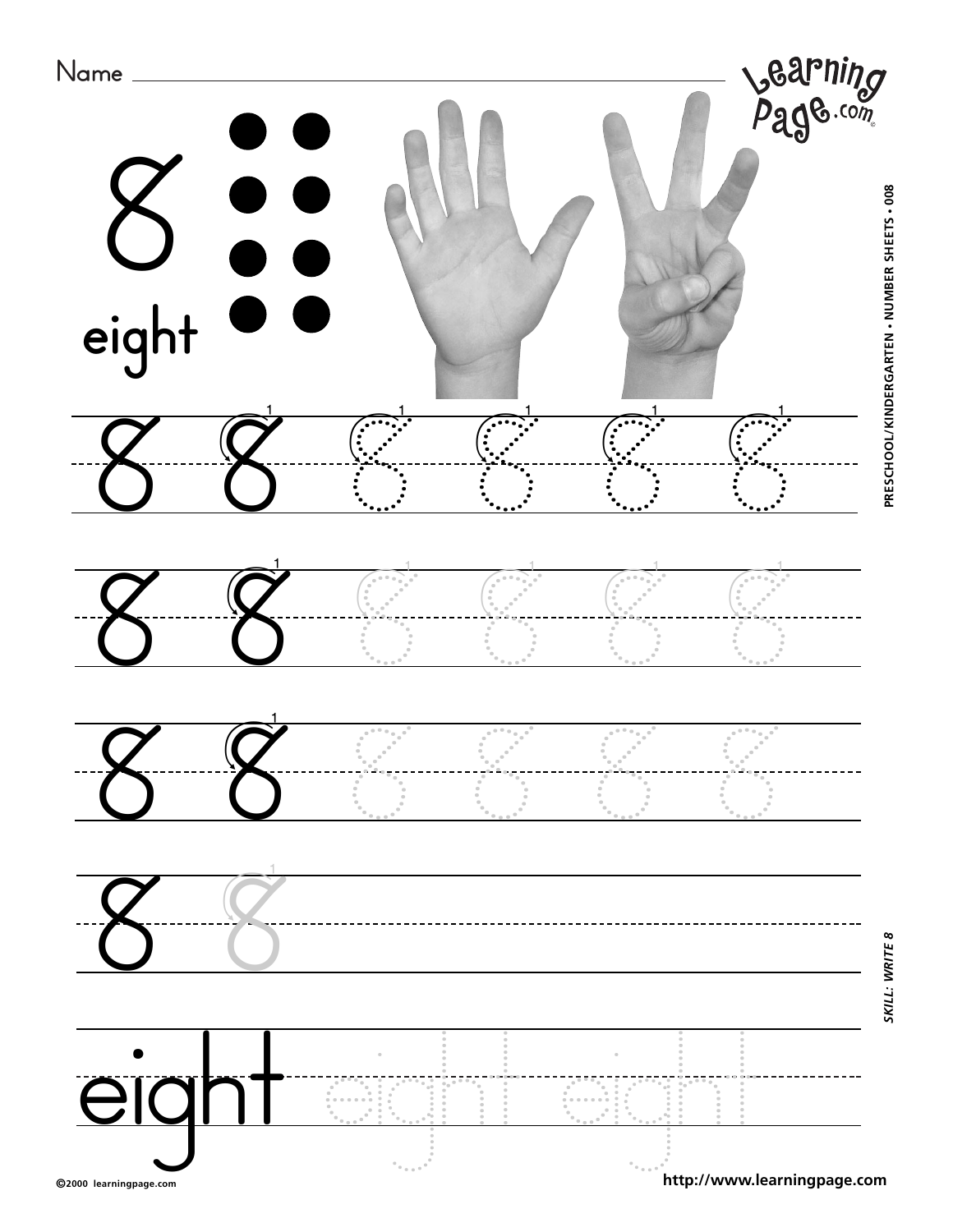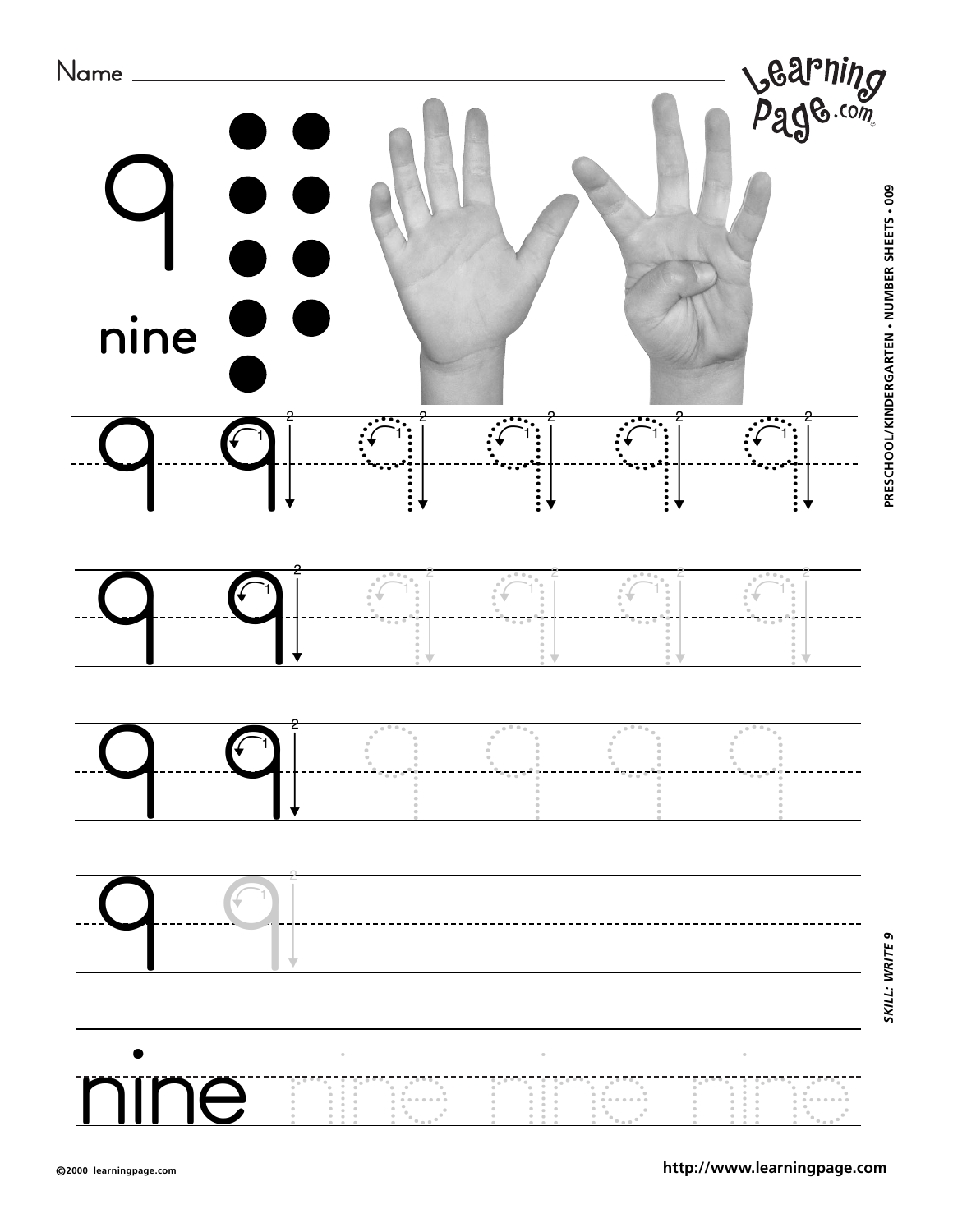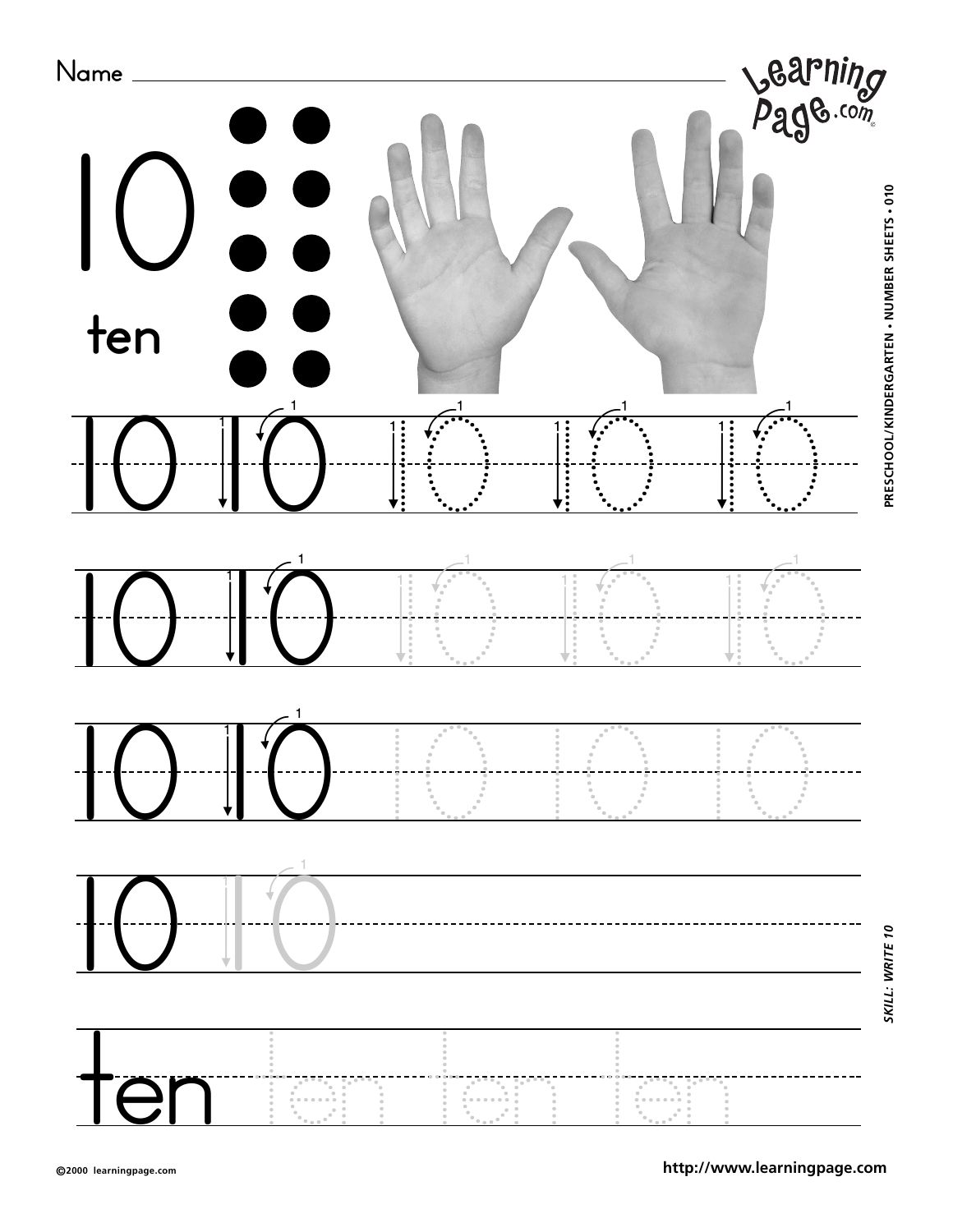